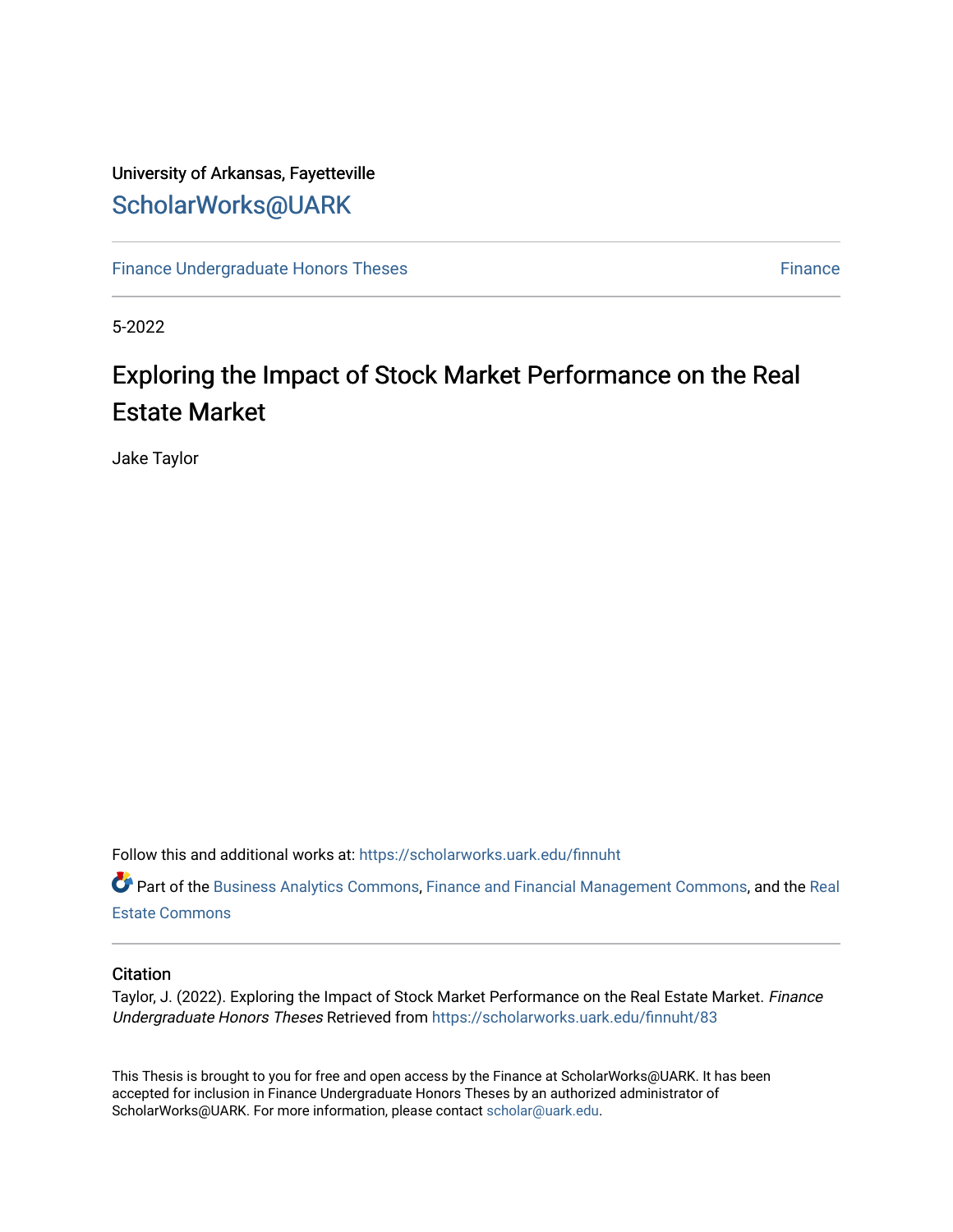### **Exploring the Impact of Stock Market Performance on the Real Estate Market**

**by**

**Jake B. Taylor**

**Advisor: Dr. Dobrina Jandik**

**An Honors Thesis in partial fulfillment of the requirements for the degree Bachelor of Science in Business Administration in Finance and Accounting.**

> **Sam M. Walton College of Business University of Arkansas Fayetteville, Arkansas**

> > **April 1, 2022**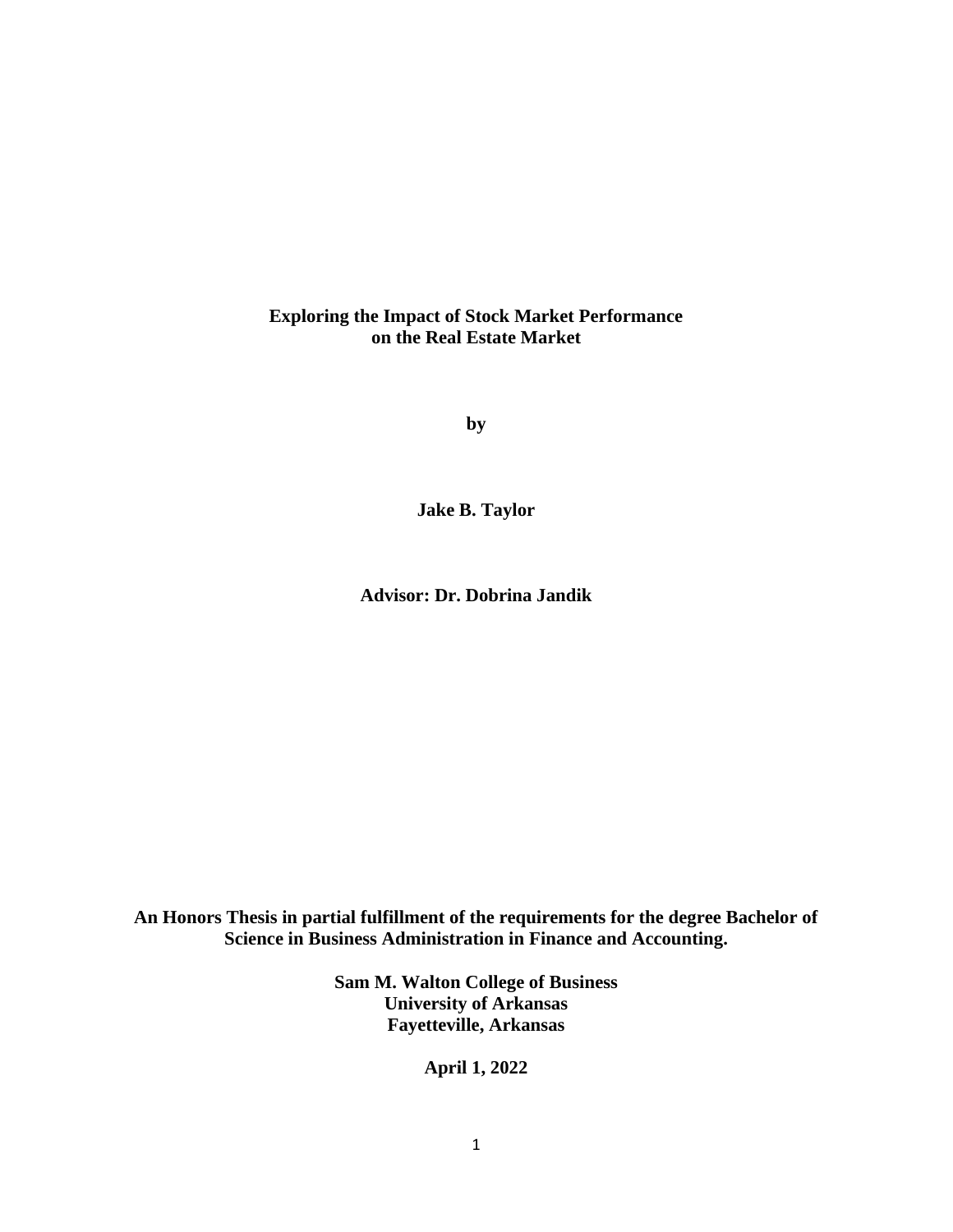## **Table of Contents**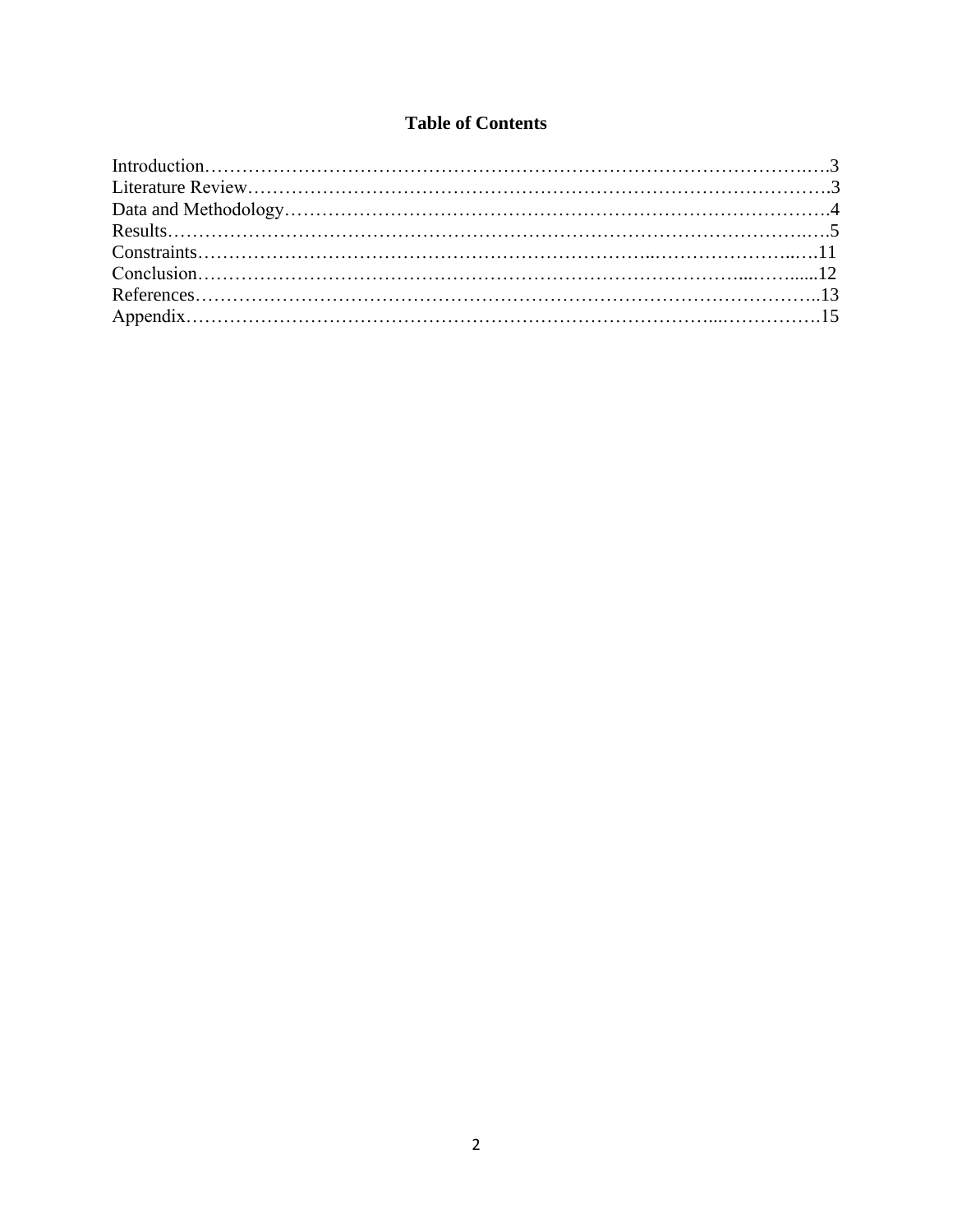#### **Introduction**

Over the course of history, investors have invested their capital into both the real estate market and the stock market in hopes of generating large returns. These markets offer many different benefits when compared to each other. For example, the real estate market offers benefits such as a steady cash flow, long-term security, and protection against inflation. The stock market also has many benefits to offer like liquidity, tax advantages, and diversification. Although these markets seem very distinct, it is important to research the interactions between these two markets.

 This paper goes on to analyze the impact of stock market performance on the real estate market. This is done through the analysis of the recent performance of the stock market, real estate market, and key indicators of both markets. The goal of this paper is to inform the reader of potential trends in the real estate market based on key indicators that play a large role in the stock market's performance in order to make more knowledgeable investments.

#### **Literature Review**

Past studies have conducted research to understand the correlation between the stock market and real estate market (Dieci, 2018, Schmitt, 2018, Westerhoff, 2018, Okunev, 1997, Wilson, 1997). These studies use various forms of analysis such as regression, time series analysis, causality tests, etc. However, one thing tends to remain constant between them. Many of the studies were originally conducted to test the wealth effect theory. This theory states that as households become wealthier due to increased asset values, they tend to invest more in other assets like property. The rationale behind the wealth effect theory proclaims that when stock prices increase, households will rebalance their portfolios and have a tendency to sell stocks in order to buy other assets like real estate.

 These studies have shown the wealth effect theory to be valid in many developed and emerging markets in both the short and long-term. Examples of this can be seen when strong evidence for long-term support for the wealth effect was found in Germany in 2017, and shortterm support for the wealth effect theory was found in the UK in 2017 (Refai, 2021). Other reports have also shown support for the theory in various other countries, showing this is an international effect (Kakes, 2004, Den E, 2004). These studies have also noted that the wealth effect theory is more prevalent in booming market periods where the stock market is performing well. The studies previously mentioned analyzed short-term data, long-term data, data from many different markets across the world, and utilized numerous data analysis methods. In spite of the many unique research techniques, most of these studies came to the similar conclusion that the performance of the stock market does have a significant impact on the performance of the real estate market.

 After noting past research, many studies have looked at the performance of the stock market and the real estate market as a big picture. Few of these studies have drilled down into the factors that impact the performance of both of these markets (Quan, 1999, Sheridan 1999).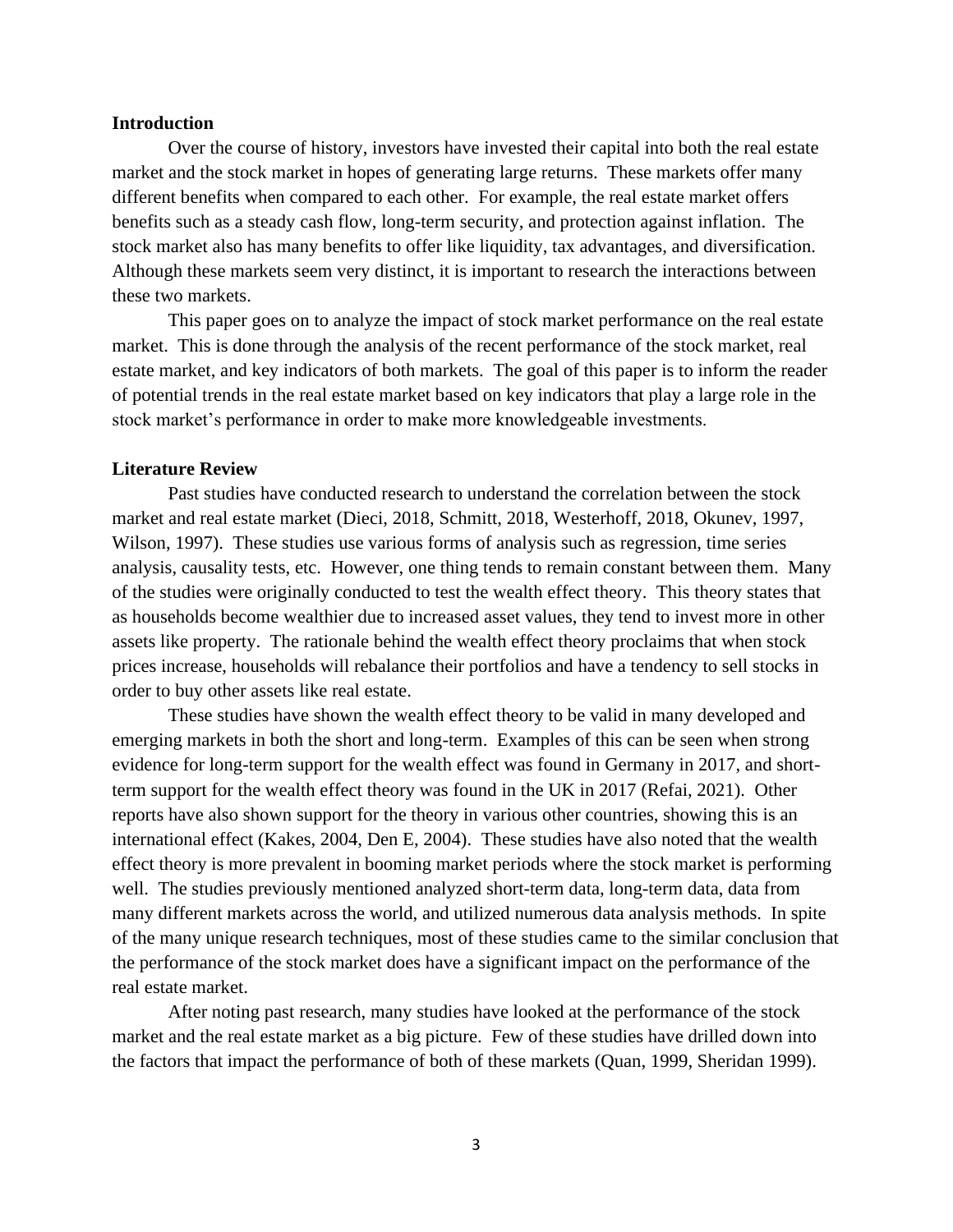This paper will go on to analyze these underlying drivers to understand what truly impacts these markets to find the root cause for the wealth effect.

#### **Data and Methodology**

The data gathered in this thesis includes the median housing price per square foot for properties in the United States, the Dow Jones Industrial Average close, inflation, real interest rate, unemployment rate, real GDP, stock market volatility, the consumer confidence index, and the consumer price index. Each point of datum collected in these fields is on a monthly basis. This was done to help identify trends and create models. The median price per square foot for properties was chosen to represent the performance of the real estate market because it is resistant to buyer's and seller's markets. The value of homes can have drastic pricing swings depending on what kind of market the housing market is currently in. This can cause the data to become skewed and trends to become unclear. The Dow Jones Industrial Average was chosen to represent the performance of the stock market because it includes many of the major sectors of the economy while also being a good benchmark of stock market trends. Inflation, real interest rate, unemployment rate, real GDP, the stock market volatility index, the consumer confidence index, and the consumer price index were all chosen for analysis because they are key indicators that play a large role in the performance of both the stock market and the real estate market.

 The most recent available data was gathered for each field of data mentioned in the paragraph above. More specifically, the data gathered for analysis in this paper is from July 1, 2016 through December 1, 2020. This is done to ensure the data is relevant and prevents the analysis of obsolete trends or impacts that may no longer exist. It is important to have a current analysis to represent the stock market's impact in times of high economic volatility like we are seeing now with Covid-19. This ensures the research is relevant and can be applied to our modern-day economy.

 Three methods of data analysis were used for this paper. The first way the data was analyzed was by using time series analysis. This helped show the trend of each variable over time as well as provide information on the dependencies of some variables on one another. This can be seen in figures 2 through 10 in the appendix. The second form of analysis used in this paper was a correlation matrix. The correlation matrix shows which variables move in tandem with each other to help reveal which variables are good indicators of possible trends in the real estate and stock market. I've highlighted strong positive correlations (amounts between 0.7 and 1) in the data green and strong negative correlations (amounts between -0.7 and -1) red. Moderate correlations (amounts between 0.50 to 0.69 and -0.50 to -0.69) and weak correlations (amounts between 0 to 0.49 and 0 to -0.49) will not be highlighted. This can be seen in figure 1 in the appendix. The final form of analysis used to analyze the data was percent change analysis. This analysis allowed for a deep dive into the data to see the changes in each factor on a monthto-month basis.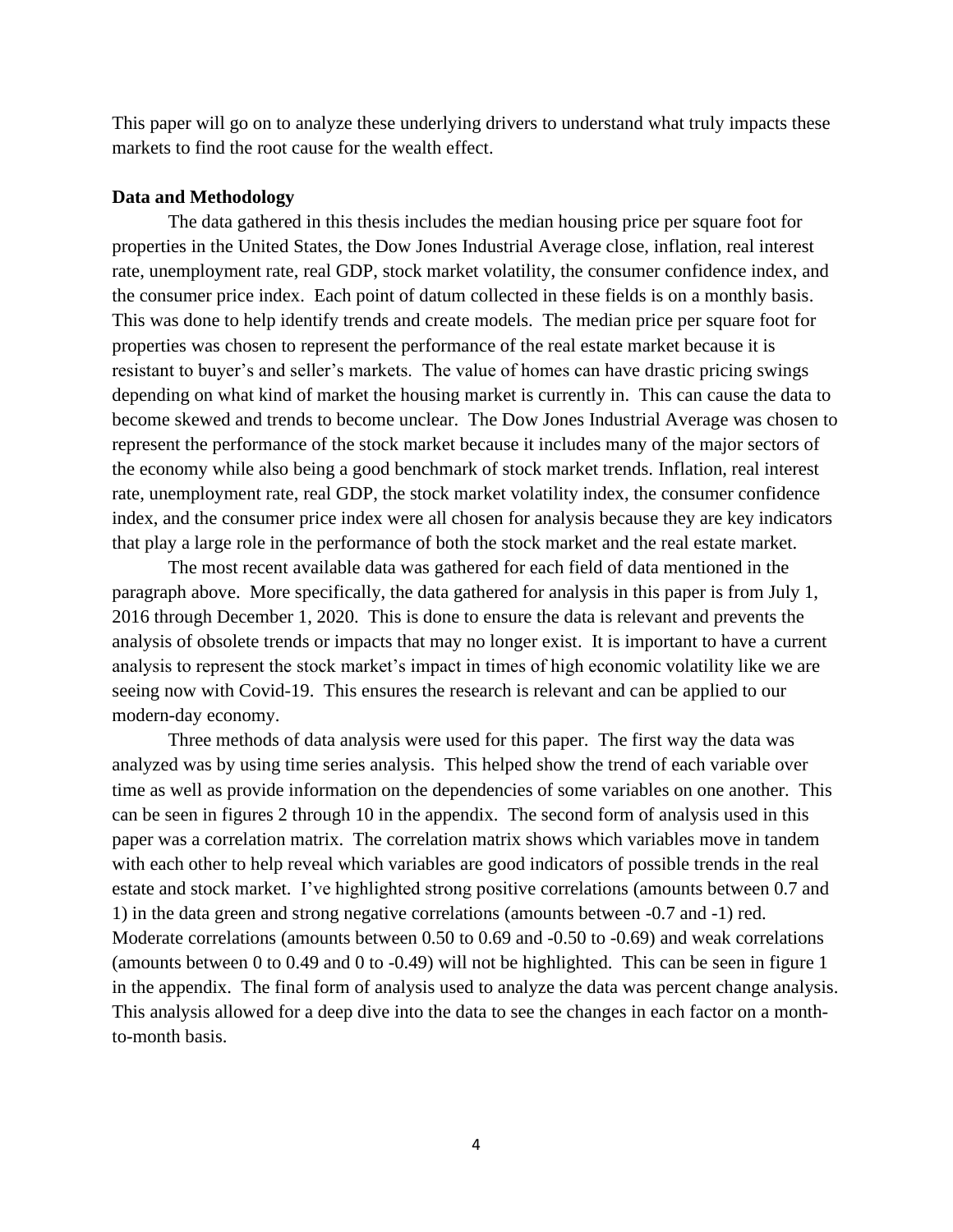#### **Results**

#### *Median Housing Price Per Square Foot*

 This section of the data was chosen to represent the performance of the real estate market (fred.stlouisfed.org/series/MEDLISPRIPERSQUFEEUS). The general trend for this section of data was to gradually increase over the 4.5 years of data collected. Time series analysis for this variable shows both the data and trendline for this section of data. The blue line in figure 2 represents the data, and the orange line represents the trendline. The percent change analysis also supports this with an average monthly percent change of 0.59%. On average, the housing price per square foot in the United States increased by 0.59% each month.

 The correlation matrix revealed a few strong positive correlations for the median price per square foot. The first strong positive correlation was with the DJIA close. The correlation matrix shows that these two variables have a correlation amount of 0.8031. This represents a strong positive correlation between the two variables helping show that they move in tandem with one another. This helps show support for the impact the stock market performance has on the real estate market. The strong positive correlation also helps reinforce the wealth effect theory. As stock performance increases, real estate prices also increase due to a rise in demand. The increased value of stock assets allows for the purchase of other assets such as real estate. The second strong positive correlation was with the consumer price index. These two variables have a correlation amount of 0.9373. This shows a very strong positive correlation between the two variables. Consumer price index helps measure the change in prices paid for goods and services. In the real estate market, consumer price index is a good indicator for rental prices. If consumer price index increases, rent will also most likely increase. This could help explain the positive correlation between the variables. If rent prices are increasing, this could cause a larger demand for homes, causing an increase in the median price per square foot for a home.

 Median price per square foot also had a positive moderate correlation with stock market volatility at 0.6239. It had a negative moderate correlation with the consumer confidence index at -0.6944. There were weak correlations with the variables inflation (-0.4168), real interest rate (0.2444), unemployment rate (0.4703), and real GDP (0.4249). These variables still play a role in impacting the median price per square foot, just to a lesser degree when compared to the other variables.

#### *Dow Jones Industrial Average Close*

 This section of the data was chosen to represent the performance of the stock market (finance.yahoo.com/quote/%5EDJI/history?period1=949276800&period2=1640908800&interval=1mo& filter=history&frequency=1mo&includeAdjustedClose=true). The trend for this section of data was to also gradually increase over time. This can be seen through time series analysis on figure 3. The Dow Jones Industrial Average increased slightly faster than the median price per square foot. Percent change analysis helps show this. On average, the Dow Jones Industrial Average increased by 1.07% each month.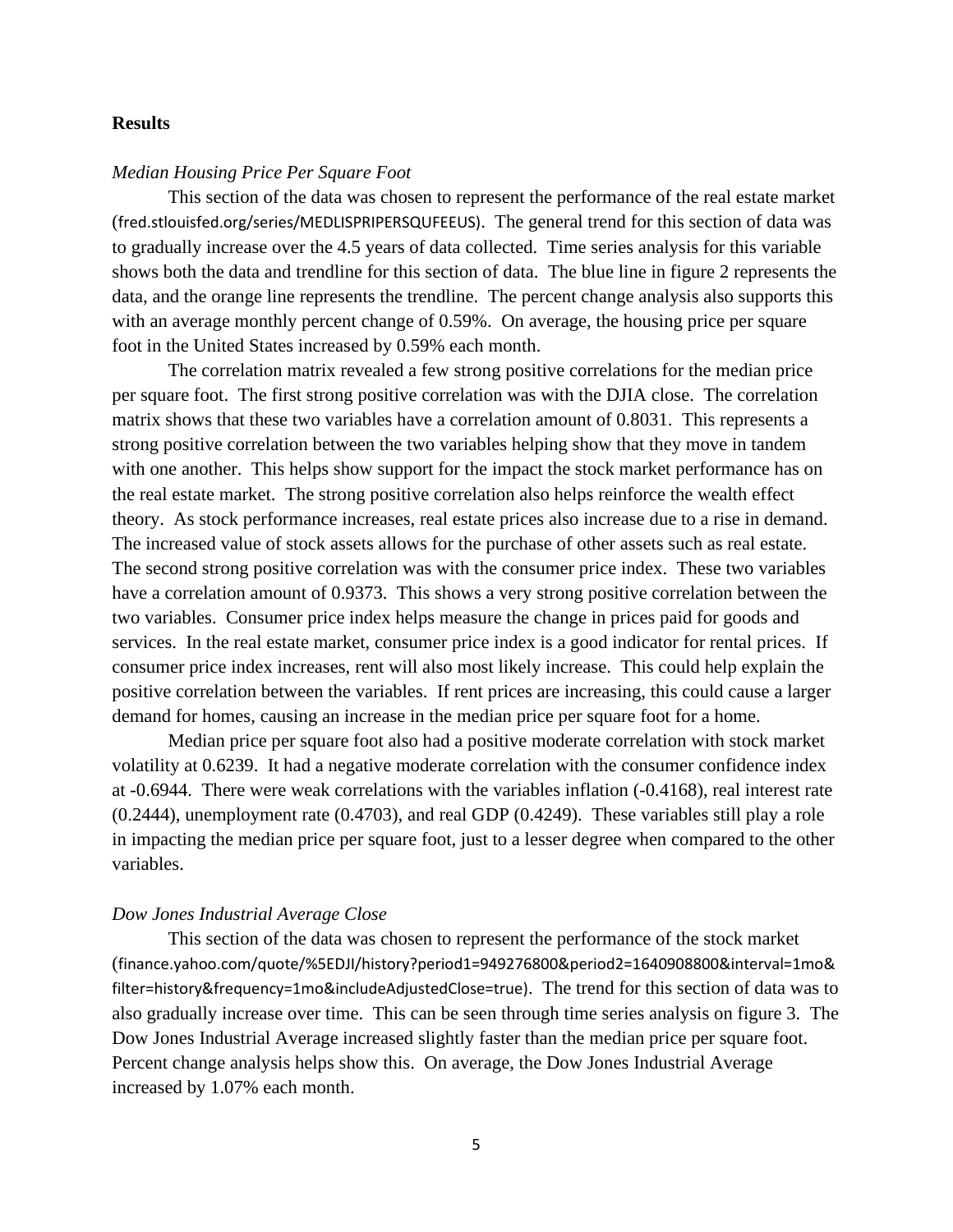The correlation matrix helped reveal the relationship this variable has with other variables. The first strong positive correlation was with the median housing price per square foot variable. The correlation between these two variables was 0.8031. This relationship was previously explained in the median housing price per square foot section. The Dow Jones Industrial Average close also showed a strong positive correlation with the consumer price index. The correlation between these two variables was found to be 0.8864. As mentioned earlier, consumer price index helps measure the change in price paid for various goods and services. As consumer price index rises, consumers are spending more on products. This is reflected in the revenue of companies, helping to drive stock prices higher. This in turn increases the Dow Jones Industrial Average close, causing these two variables to move with each other.

 The Dow Jones Industrial Average close had a positive moderate correlation with real GDP at 0.6730. There were also weak correlations with the variables inflation  $(-0.024)$ , real interest rate (0.4110), unemployment rate (0.1180), stock market volatility (0.2846), and the consumer confidence index (-0.2562).

#### *Inflation*

 Inflation is defined as an upward movement in the prices of goods and services which results in a decrease in the purchasing power of currency. Inflation was chosen as a variable because it plays a big role in both the real estate market and the stock market (usinflationcalculator.com/inflation/historical-inflation-rates/). In the real estate market, inflation has many far-reaching effects. For example, inflation can lead to higher mortgage rates giving buyers less purchasing power in the real estate market. Inflation also causes the cost of building homes to increase through increased wages, more expensive supplies, and increased land prices. These extra charges are then reflected in the increased housing prices, giving buyers less purchasing power. In the stock market, rising inflation can lead to lower returns, lower dividends, and higher interest rates.

 The trend for this section of data was to decrease over time. This can be seen through time series analysis on figure 4. However, the percent change analysis did not reflect this same result. According to the percent change analysis, inflation increased by 10.71% on average each month. The main reason for this discrepancy is due to the large volatility seen starting in 2020. During 2020, inflation saw massive increases and decreases. This rapid change can be seen in the data. Covid also started at the beginning of 2020, which is the main reason for this extremely volatile state of inflation.

 The correlation matrix helped to show the relationship this variable has with the other variables. Inflation had a strong negative correlation with unemployment rate at -0.7493. This shows that as inflation increases, unemployment decreases. This concurs with previously observed trends. It has been noted that at times of high unemployment rates, inflation decreases and sometimes even deflation occurs. The second strong correlation occurs with consumer confidence. Inflation had a strong positive correlation with consumer confidence at 0.7823. This is odd because usually consumer confidence will have a negative correlation with inflation.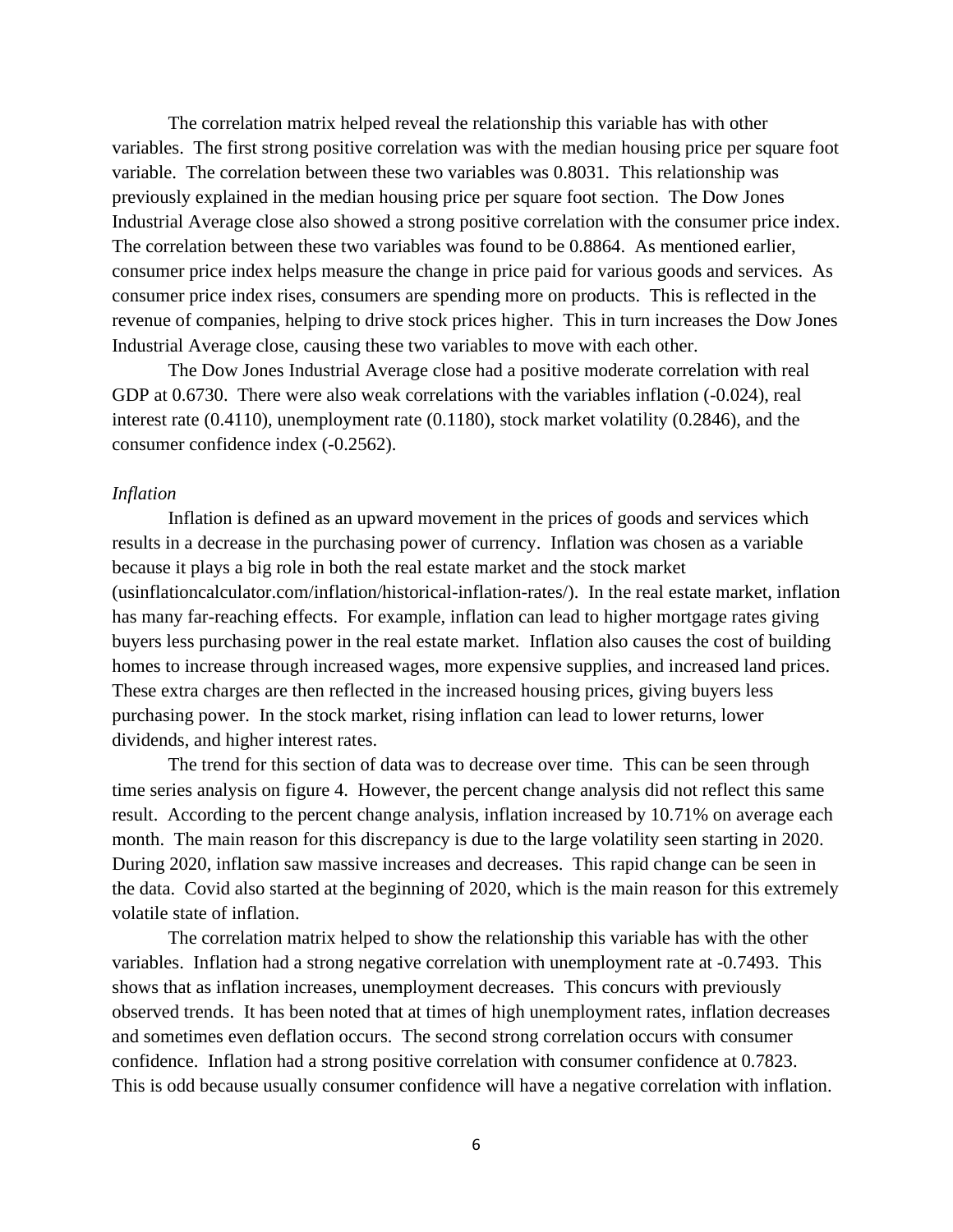As prices rise, consumer purchasing power is decreased also causing a decrease in confidence. While doing percent change analysis, consumer confidence decreased on average each month, while inflation increased, which reflects this expected relationship between the two variables. However, the large spikes and dips from inflation in 2020 mentioned earlier could be to blame for this positive correlation between the two variables.

 Inflation had also had a negative moderate correlation with stock market volatility at -0.6449. The weak correlations related to inflation were real interest rate (-0.0375), DJIA close (-0.0236), real GDP (0.3738), and the consumer price index (-0.2301).

#### *Real Interest Rate*

 Real interest rate is an important factor that largely impacts the real estate market. Real interest rate represents the real cost to borrow funds because it has been adjusted for inflation. This plays a big role in the purchasing of homes. When interest rates rise, it costs more to purchase a home due to the increased borrowing rates. Due to this, demand for homes drops, and homes can take longer to sell having a negative impact on the real estate market.

 The trend for this section of data was to very slowly increase over the duration of the data (data.worldbank.org/indicator/FR.INR.RINR?end=2020&locations=US&start=1961&view=char t). Figure 5 helps show this through time series analysis. Percent change analysis shows that real interest rate increased on average by 0.2% each month. This concurs with the findings through time series analysis for this portion of data.

 Real interest rate didn't have any strong positive or negative correlations as seen in figure 1. However, there was a moderate positive correlation with real GDP at 0.6292. Many factors go into real GDP like personal consumption, business investment, government spending, and net exports. These two factors likely moved in tandem with one another due to real interest rate staying fairly constant. Usually, as real interest rate rises, real GDP will fall due to increased prices. However, the economic growth was not stunted for real GDP due to prices remaining fairly constant during this time period. There were also many weak correlations associated with real interest rate. The weak correlations related to this variable were median housing price per square foot (0.2444), DJIA close (0.4110), inflation (-0.0375), unemployment rate (-0.2883), stock market volatility (-0.0280), consumer confidence index (0.1770), and the consumer price index (0.4026).

#### *Unemployment Rate*

 Unemployment rate can serve as a key indicator for the performance of both the stock market and the real estate market. In the stock market, a high rate of unemployment could reflect a weak economy. This in turn will cause stock prices to drop. In the real estate market, high levels of unemployment signal a lower expected future income for many people. Due to this, there is a much lower demand for housing when income is unstable. The lower demand for housing can cause a decrease in the real estate market overall.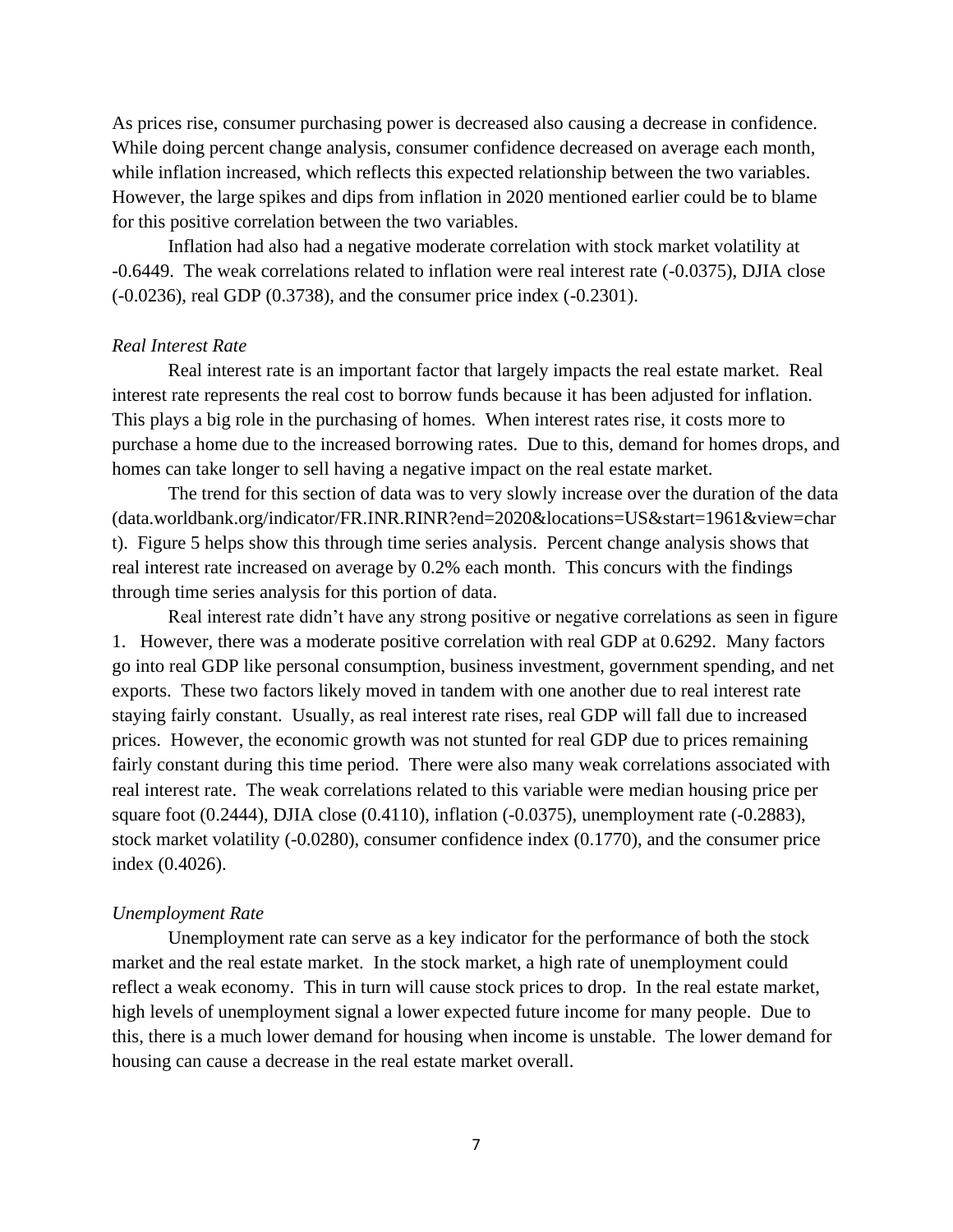The pattern for this portion of the data was to increase over time (bls.gov/charts/employment-situation/civilian-unemployment-rate.htm). This is mainly due to the massive spike of unemployment seen in 2020. Figure 6 helps to display this. Prior to 2020, unemployment was on the decline, but this rapid rise caused unemployment to trend upwards over this period of time. This is also reflected through percent change analysis. Through percent change analysis, it was found that unemployment rate on average increased by 2.95% each month.

 Unemployment rate had many strong correlations. The first strong correlation is noted with inflation. This was a strong negative correlation at -0.7493 and mentioned earlier in the inflation section. The second strong correlation was with stock market volatility. There was a strong positive correlation between these two variables at 0.7877. These two variables moved in tandem with one another mostly due to uncertainty and insecurity. If unemployment rates rise, income insecurity for individuals causes many to sell off their stocks causing a decrease in the value of stocks. Uncertainty about the economy can also have a similar effect. Investors might worry that the rising rates of unemployment could be a signal for a weak economy. If less people are working, companies are producing less, ultimately impacting their revenue. The third strong correlation involves the consumer confidence index. There was a strong negative correlation between these two factors at -0.8768. This shows these two factors move in opposite directions of each other. If unemployment rates rise, consumer confidence decreases. Once again this is due to insecurity. An individual without a job has much more income insecurity when compared to one with a job. Due to this insecurity, consumer spending drastically decreases in times of high unemployment, causing a decrease in consumer confidence.

 Unemployment rate was also seen to have a moderate negative correlation with real GDP at -0.5351. Lower levels of people working means decreased productivity and output for companies. This often negatively impacts real GDP. As mentioned earlier, if unemployment is on the rise, consumers will often spend less due to a decrease in consumer confidence, also negatively impacting real GDP. The weak correlations associated with unemployment rate were median housing price per square foot (0.4703), DJIA close (0.1180), real interest rate (-0.2883), and the consumer price index (0.2959).

#### *Real GDP*

 Real GDP is a measurement of a country's economic output that has been adjusted for inflation. It was important to use real GDP instead of nominal GDP so that the variable could be singled out and analyzed on its own. Real GDP can provide great insight into the health and current state of the economy. In general, a rise in real GDP is a sign of a strong economy. This can have a large impact on both the real estate market and the stock market. A strong economy can cause these two markets to flourish.

 The trend for this section of data was to steadily increase over time (fred.stlouisfed.org/series/GDPC1). This can be seen through time series analysis on figure 7. Despite the large dip in mid-2020, real GDP quickly recovered to continue with the expected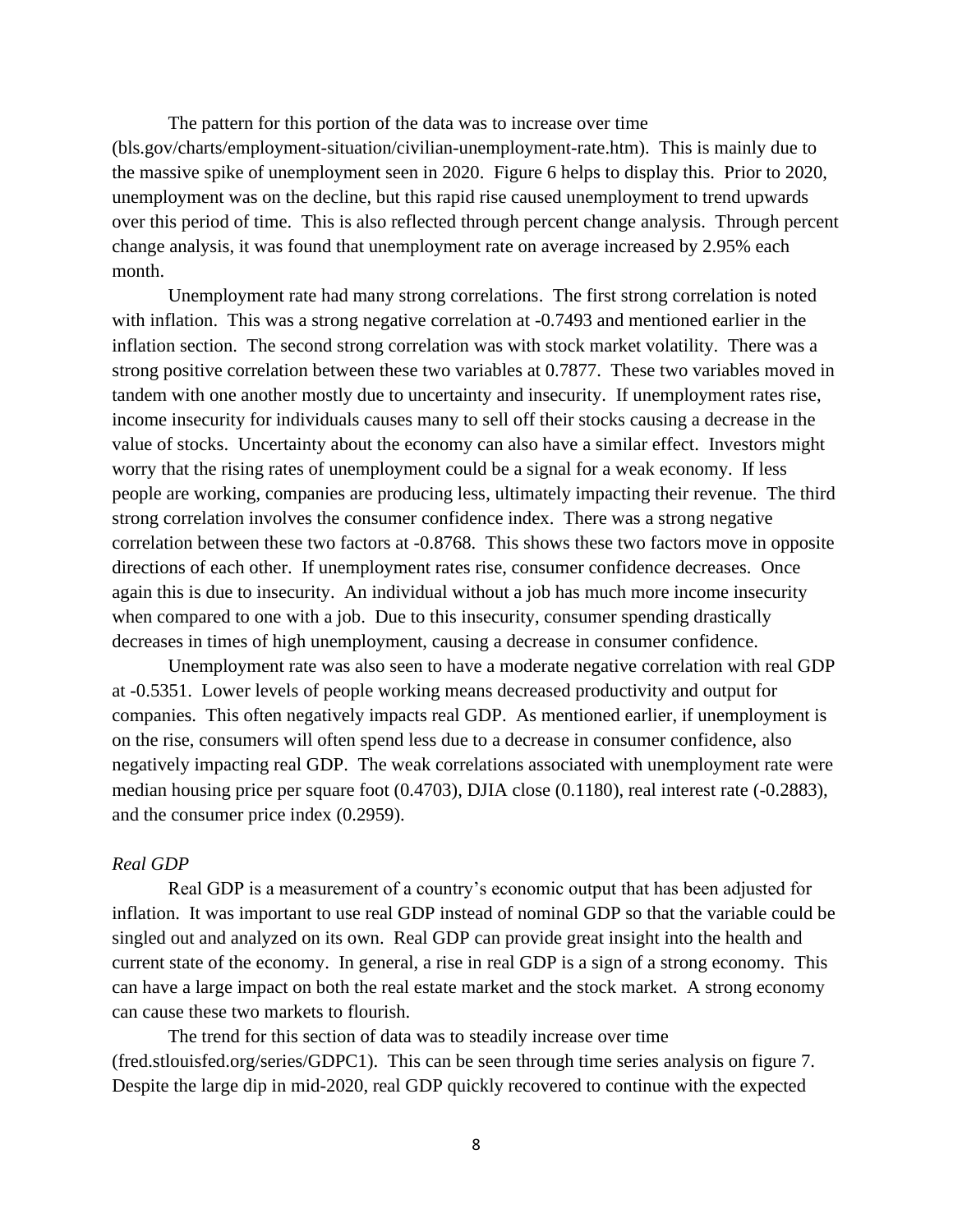trend line for this section of data. The same conclusion is drawn through percent change analysis. It was found that real GDP increased by 0.12% on average each month.

 Real GDP didn't have any strong positive or negative correlations related to the other variables used in this study. There were moderate correlations with the Dow Jones Industrial Average close (0.6730), real interest rate (0.6292), unemployment rate (-0.5351), and the consumer price index (0.6118). The moderate correlations with real interest rate and unemployment rate were previously explained in their respective sections. The positive moderate correlation with the DJIA close follows the expected relationship between these two variables. As real GDP increases, so does the DJIA close. A higher economic output has many benefits on impacting the stock market and can be seen through rising stock prices. The positive moderate correlation between consumer price index and real GDP also compliments each other well. The consumer price index is a measure of the average change over time in prices paid for goods and services. When the consumer price index rises, consumers are on average spending more for their goods and services. This will increase the personal consumption aspect of real GDP, ultimately increasing real GDP. This explains why these two variables would move in tandem with one another. The weak correlations with real GDP were median housing price per square foot (0.4249), inflation (0.3738), stock market volatility (-0.1482), and the consumer confidence index (0.2729).

#### *Stock Market Volatility*

 Stock market volatility can play a large role in the performance of the stock market. Investments in the stock market are considered riskier in times of high volatility. This can cause investors to lose interest in investing in the market during this time, and some are inclined to take their assets out of the market all together. Overall, this causes stock prices to decline having a negative impact on the stock market. Times of extremely high volatility can also be a sign of a potential upcoming recession.

 This section of data had a tendency to increase over the observed timeframe (cboe.com/tradable\_products/vix/vix\_historical\_data/). Figure 8 in the appendix helps to show this trend through time series analysis. Percent change analysis draws this same conclusion. It was found that stock market volatility increased by 4.10% on average each month.

 There was a strong negative correlation with the consumer confidence index at -0.7855. As stock market volatility rises, consumer confidence decreases. The consumer confidence index helps to measure how hopeful consumers are about their financial situation. High levels of volatility in the stock market can leave individuals uncertain about the future causing this decrease in confidence. As investments become riskier, consumers become more fearful of their investments. There was another strong correlation between stock market volatility and unemployment rate. These two factors had a positive correlation at 0.7877. It has often been noted that unemployment tends to rise in periods of high volatility. The data has followed this expected course during this time frame. Uncertainty breeds more uncertainty. This is also noted in the previous section about unemployment rate.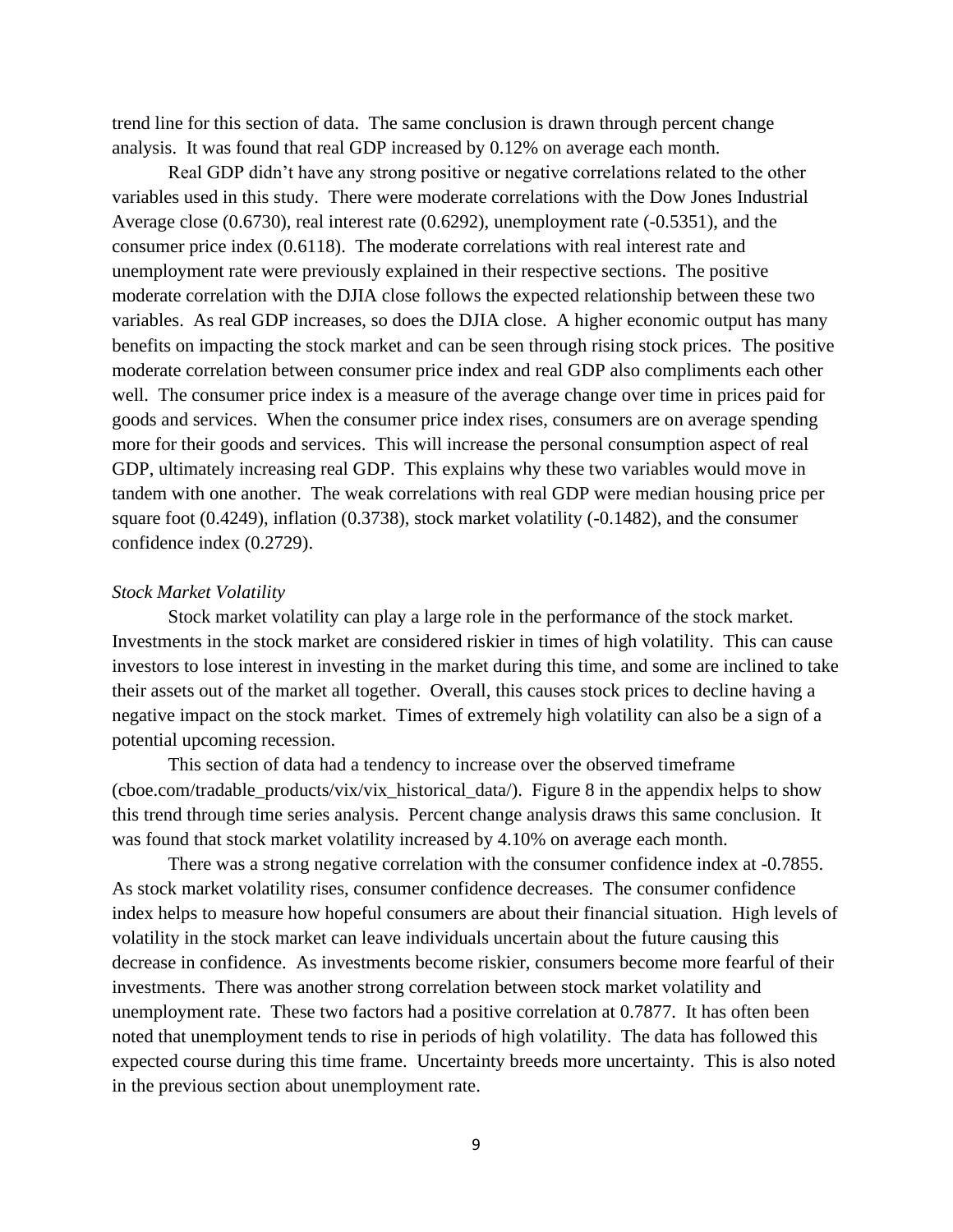Stock market volatility had many moderate correlations. These correlations include median housing price per square foot (0.6239), inflation (-0.6449), and the consumer price index (0.5304). The relationship between stock market volatility and the median housing price per square foot is especially interesting. The results suggest that when market returns are uncertain and risk increases, investors turn to more secure assets like property. Housing is less prone to volatility when compared to the stock market, which can make property a more attractive investment in times of high volatility. This can be seen through the increase in housing prices during high periods of stock market volatility. The weak correlations with stock market volatility were real interest rate (-0.0280), Dow Jones Industrial Average close (0.2846), and real GDP (-0.1482).

#### *Consumer Confidence Index*

 The consumer confidence index is used to measure how hopeful or doubtful consumers are when it comes to their expected financial situation. Consumer confidence can be important to understanding the general feeling consumers have towards the market. A hopeful market can cause increases in both the stock market and real estate market while a doubtful market can cause decreases in each of these markets. The general trend for this section of data was to decrease over time (data.oecd.org/leadind/consumer-confidence-index-cci.htm). This can be seen on figure 9 through time series analysis. Percent change analysis also supports this trend. Consumer confidence was seen to decrease each month by .03% on average.

 There were many strong correlations, both positive and negative, associated with consumer confidence. These include inflation (0.7823), unemployment rate (-0.8768), and stock market volatility (-0.7855). Each of these strong correlations have been previously touched on in their respective sections. The moderate correlations with the consumer confidence index include median housing price per square foot (-0.6944), and the consumer price index (-0.5016). The moderate negative correlation with median housing price per square foot is important to understand for its effect on the real estate market. Housing investments in general are considered to be more risk averse when compared to investments in the stock market. When consumer confidence is on the rise, it is usually a sign of a healthy economy with little doubt or insecurity for the future. This hopefulness in the economy can cause many investors to put their investments into riskier assets such as the stock market. Ultimately, this means less investment in real estate and a decline in the real estate market. This way of thought can be used to explain the negative correlation between consumer confidence and median housing price per square foot. The weak correlations related to the consumer confidence index include real interest rate (0.1770), DJIA close (-0.2562), and real GDP (0.2729).

#### *Consumer Price Index*

 Consumer price index is used to measure the change in prices paid for goods and services by consumers. Consumer price index can have a large impact on both the real estate market and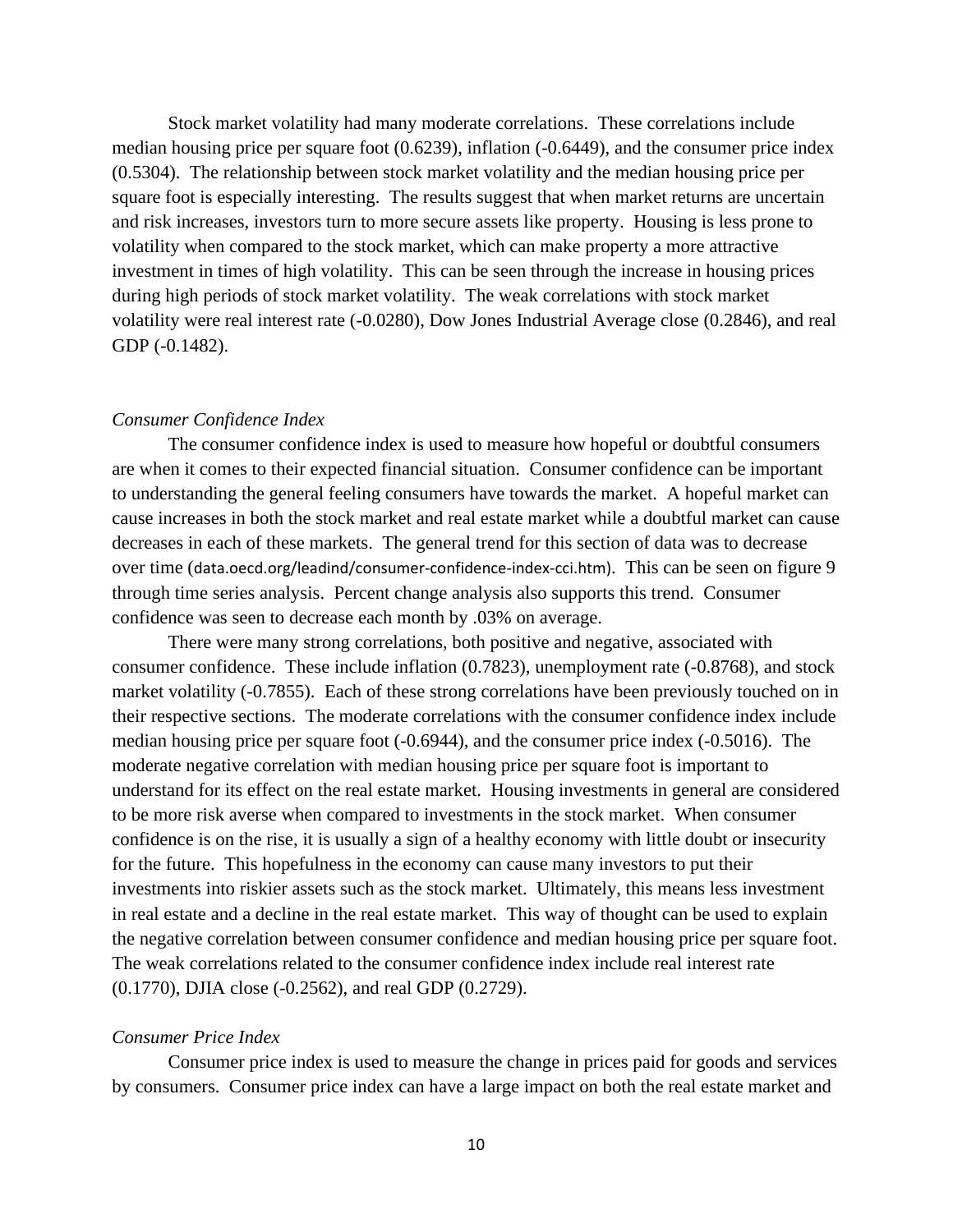the stock market. As mentioned earlier, consumer price index can impact rental prices and the ability a consumer has to purchase a home due to its change in price. The consumer price index can also be used to understand movement in the stock market because consumer price index impacts wages, retirement benefits, and other economic indicators.

 The trend for consumer price index was to increase over time (bls.gov/regions/midatlantic/data/consumerpriceindexhistorical\_us\_table.htm). This can be seen on figure 10 through the use of time series analysis. Percent change analysis also supports this conclusion. From percent change analysis, consumer price index was seen to increase by 0.15% on average each month.

 Consumer price index was found to have strong positive correlations with median housing price per square foot (0.9373) and the DJIA close (0.8864). Both of these correlations have been previously explained in their corresponding sections. The moderate correlations with consumer price index include real GDP (0.6118), stock market volatility (0.5304), and the consumer confidence index (-0.5016). The moderate correlation with real GDP has also been touched on in its section. Both moderate correlations with stock market volatility and the consumer confidence index can be explained through changes in price. As prices rise, increasing consumer price index, stocks tend to become more volatile and consumer confidence decreases. Consumers have less purchasing power when prices rise, causing the decrease in confidence. The supply and demand for stocks tend to shift in times of rising prices, which leads to the increased volatility. The weak correlations with consumer price index include inflation (-0.2301), real interest rate (0.4026), and unemployment rate (0.2959).

#### **Constraints**

 This paper reports the time trend and correlation of each variable on a national level. In particular, the median housing price per square foot is based across the United States. Median housing price per square foot can vary from state to state or even from city to city. The relationships and impacts for each variable found in this paper might change when analyzed at a more in-depth state or city level. The data gathered for each variable in this paper is current. To be specific, the data in this paper is from July 1, 2016 through December 1, 2020. This is done to make sure the data is relevant in our current time of high economic volatility. However, this may not represent the long-term trends and impacts of each variable analyzed in this paper. In addition, median housing price per square foot and the Dow Jones Industrial Average close were selected as the variables to represent the performance of the real estate market and stock market. Other variables could be used to represent the performance of these markets, which might have an impact on the overall findings. Future research could take these differences into account to explore the influence on a smaller level or use a wider span of data to explore long-term impact and trends.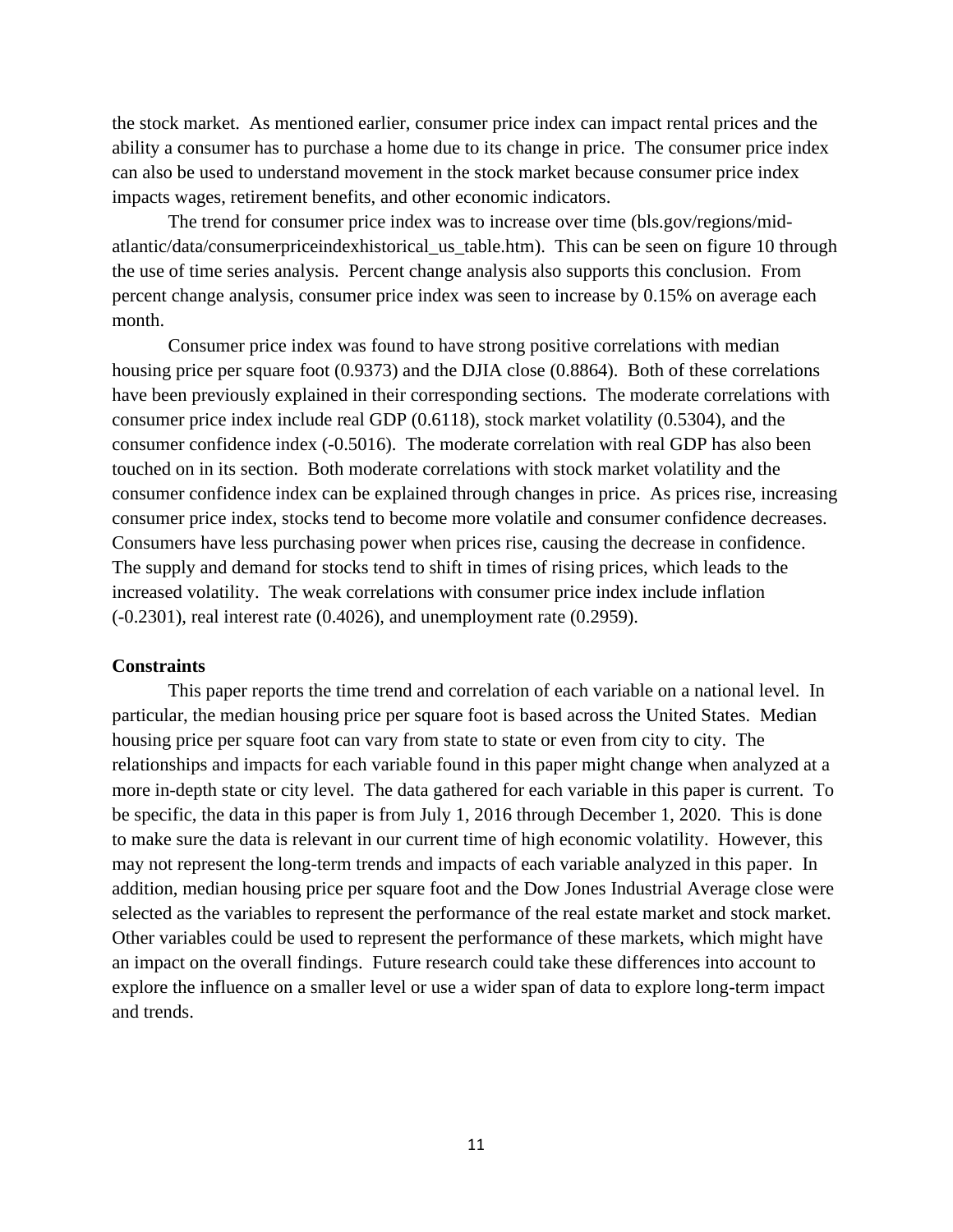#### **Conclusion**

 The real estate market and stock market are two unique markets that provide investors with many distinct benefits, but it can be seen that these markets play a role in impacting one another. This paper has shown this through the analysis of stock market performance, real estate market performance, and the key factors that impact both of these markets. Through the use of time series analysis, correlation, and percent change analysis, it can be seen that some variables have more influence than others on the real estate market. The two variables with the most impact on the real estate market are the consumer price index and the Dow Jones Industrial Average close. While these variables provided the most support for influence, each variable analyzed in this paper plays a role in the performance of the real estate market. Understanding each factor with respect to its influence on the real estate market is crucial in order to make knowledgeable investments. Therefore, it can be concluded that the performance of the stock market does have a significant impact on the performance of the real estate market.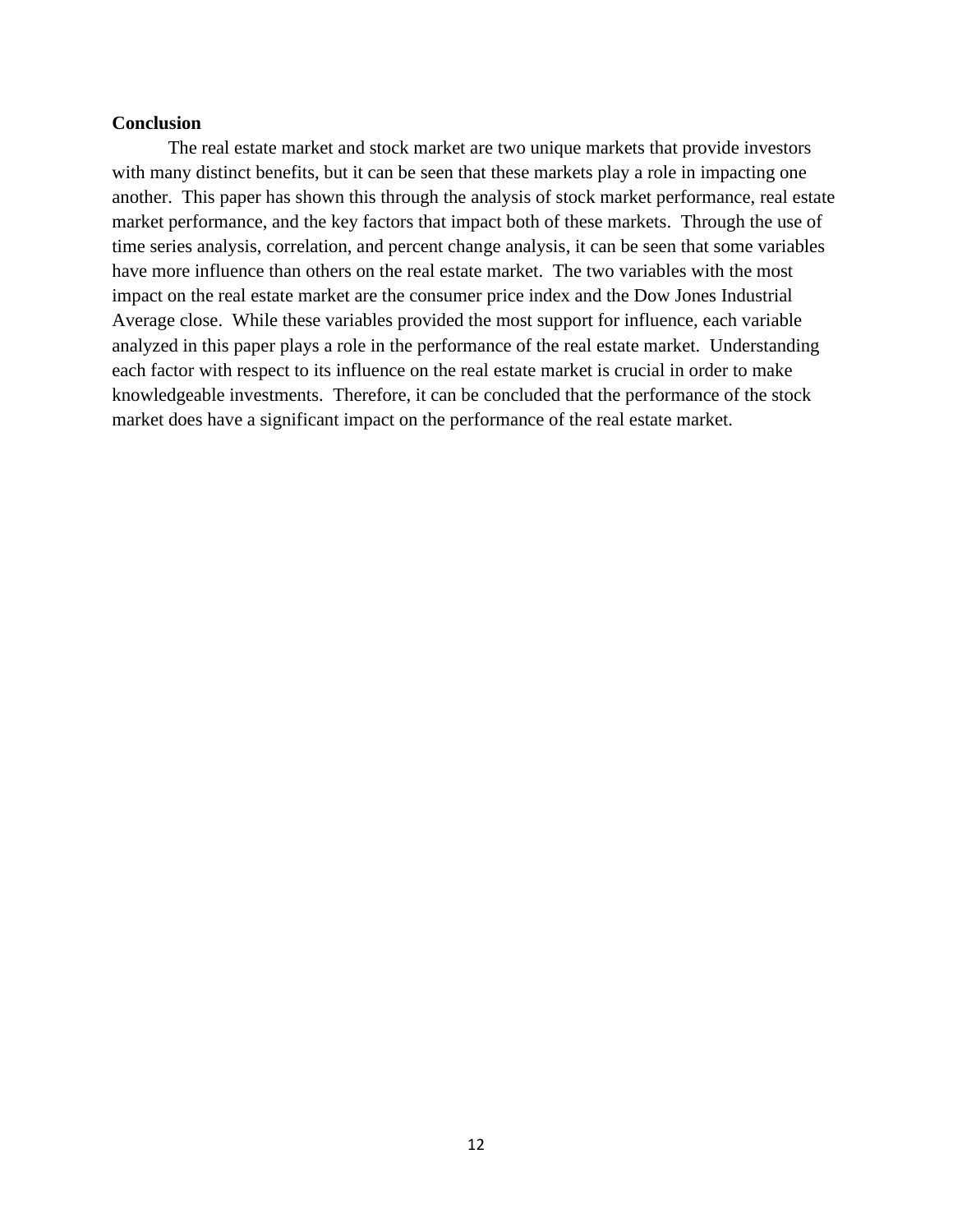#### **References**

- "Charts Related to the Latest 'The Employment Situation' News Release | More Chart Packages." *U.S. Bureau of Labor Statistics*, U.S. Bureau of Labor Statistics, 2022, www.bls.gov/charts/employment-situation/civilian-unemployment-rate.htm.
- "Consumer Price Index Historical Tables for U.S. City Average." *U.S. Bureau of Labor Statistics*, U.S. Bureau of Labor Statistics, 2022, www.bls.gov/regions/midatlantic/data/consumerpriceindexhistorical\_us\_table.htm.
- Dieci, Roberto, Noemi Schmitt, and Frank H. Westerhoff. Interactions between Stock, Bond and Housing Markets. Federal Reserve Bank of St Louis, St. Louis, 2018. ProQuest, https://www.proquest.com/working-papers/interactions-between-stock-bond-housingmarkets/docview/2059056248/se-2.
- "Dow Jones Industrial Average (^DJI) Historical Data." *Yahoo! Finance*, Yahoo!, 1 Apr. 2022, finance.yahoo.com/quote/%5EDJI/history?period1=949276800&period2=1640908800&i nterval=1mo&filter=history&frequency=1mo&includeAdjustedClose=true.
- "Historical Inflation Rates: 1914-2022: US Inflation Calculator." *US Inflation Calculator |*, 15 Mar. 2022, www.usinflationcalculator.com/inflation/historical-inflation-rates/.
- "Historical Price Data for VIX Index." *Cboe Global Markets*, 2022, www.cboe.com/tradable\_products/vix/vix\_historical\_data/.
- "Housing Inventory: Median Listing Price per Square Feet in the United States." FRED, 9 Feb. 2022, fred.stlouisfed.org/series/MEDLISPRIPERSQUFEEUS.
- Kakes, Jan, and Den E. Jan Willem Van. "Do Stock Prices Affect House Prices? Evidence from the Netherlands." Applied Economics Letters, vol. 11, no. 12, 2004, pp. 741-744. ProQuest, https://www.proquest.com/scholarly-journals/do-stock-prices-affect-houseevidence-netherlands/docview/197479537/se-2?accountid=8361.
- "Leading Indicators Consumer Confidence Index (CCI) OECD Data." *TheOECD*, 2022, data.oecd.org/leadind/consumer-confidence-index-cci.htm.
- Ling, David C., and Andy Naranjo. "The Integration of Commercial Real Estate Markets and Stock Markets." Real Estate Economics, vol. 27, no. 3, 1999, pp. 483-515. ProQuest, https://www.proquest.com/scholarly-journals/integration-commercial-real-estatemarkets-stock/docview/211112055/se-2?accountid=8361.
- Okunev, John, and Patrick J. Wilson. "Using Nonlinear Tests to Examine Integration between Real Estate and Stock Markets." Real Estate Economics, vol. 25, no. 3, 1997, pp. 487- 503. ProQuest, https://www.proquest.com/scholarly-journals/using-nonlinear-testsexamine-integration-between/docview/211141306/se-2?accountid=8361.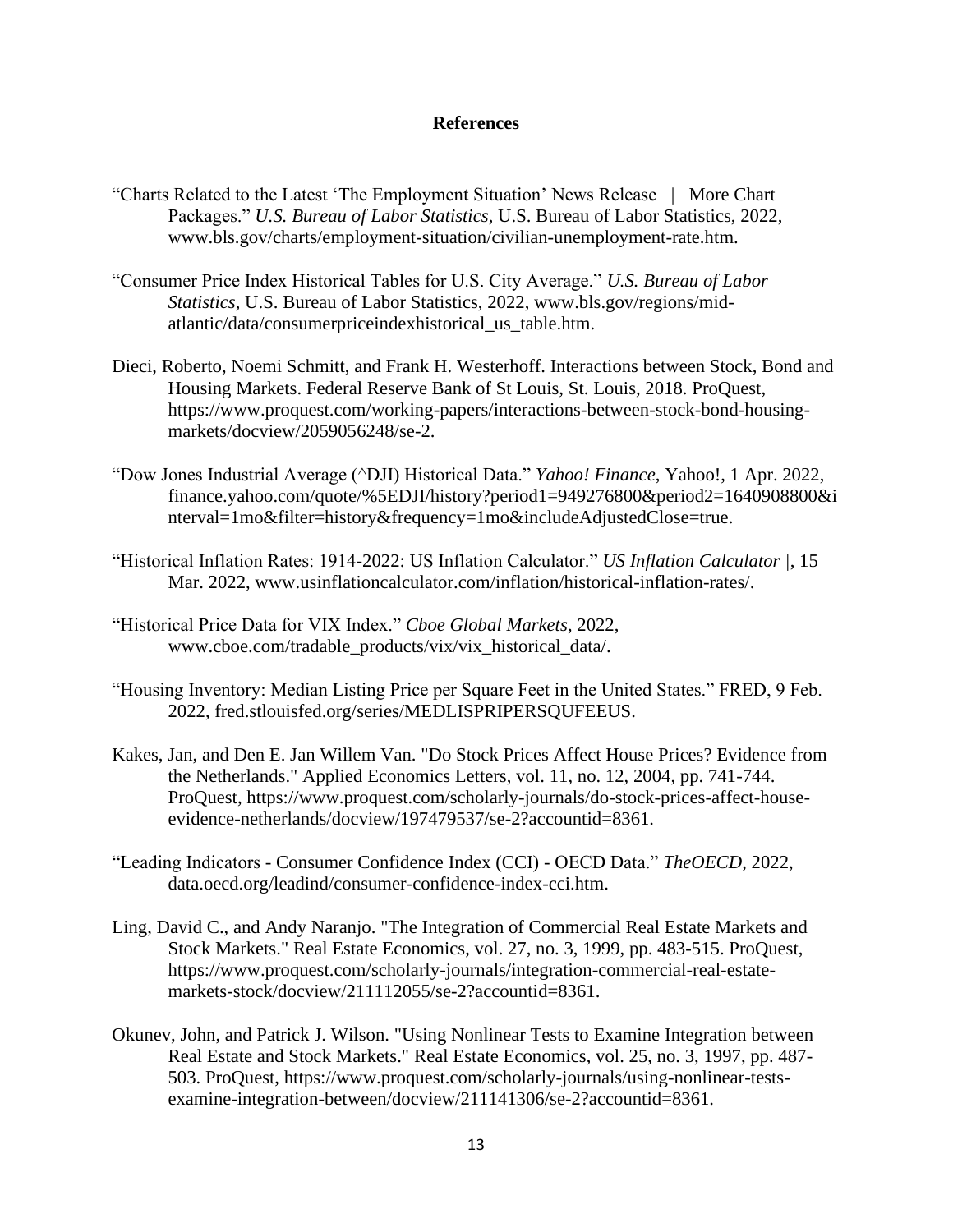Quan, Daniel C., and Sheridan Titman. "Do Real Estate Prices and Stock Prices Move Together? an International Analysis." Real Estate Economics, vol. 27, no. 2, 1999, pp. 183-207. ProQuest, https://www.proquest.com/scholarly-journals/do-real-estate-prices-stockmove-together/docview/211146324/se-2?accountid=8361.

"Real Gross Domestic Product." *FRED*, 30 Mar. 2022, fred.stlouisfed.org/series/GDPC1.

- "Real Interest Rate (%) United States." *Data*, 2022, data.worldbank.org/indicator/FR.INR.RINR?end=2020&locations=US&start=1961&vie w=chart.
- Refai, Hisham Al, et al. "The Dynamics of the Relationship between Real Estate and Stock Markets in an Energy-Based Economy: The Case of Qatar." The Journal of Economic Asymmetries, Elsevier, 18 Mar. 2021, www.sciencedirect.com/science/article/pii/S1703494921000050.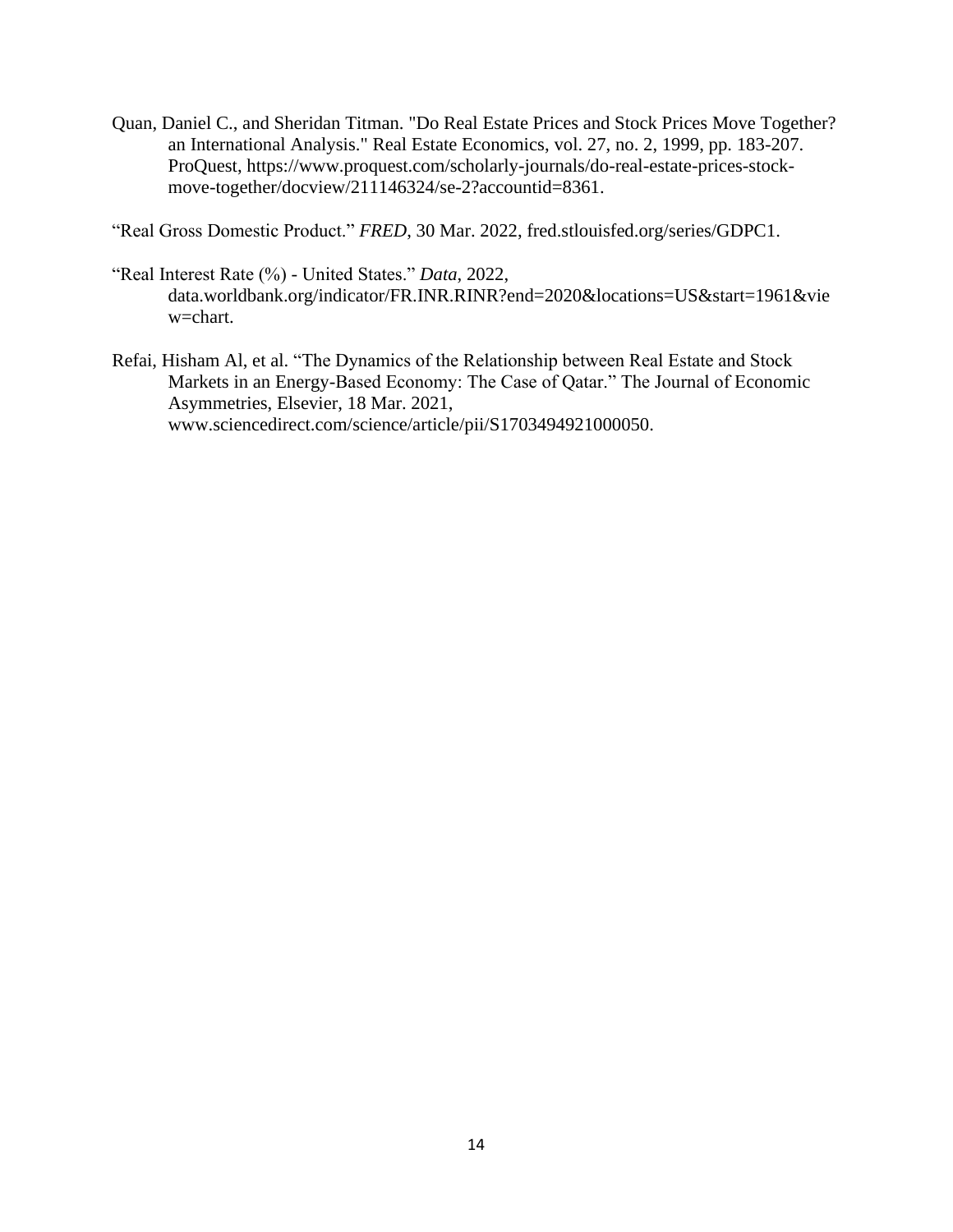## **Appendix**

## Figure 1

|                                      | Median Housing Price Per Square Foot | <b>Inflation</b> | <b>DJIA Close</b> | <b>Real Interest Rate</b> | <b>Unemployment Rate</b> | <b>Real GDP</b> | Stock Market Volatility | Consumer Confidence Index   Consumer Price Index |  |
|--------------------------------------|--------------------------------------|------------------|-------------------|---------------------------|--------------------------|-----------------|-------------------------|--------------------------------------------------|--|
| Median Housing Price Per Square Foot |                                      |                  |                   |                           |                          |                 |                         |                                                  |  |
| Inflation                            | $-0.4167763$                         |                  |                   |                           |                          |                 |                         |                                                  |  |
| <b>DJIA Close</b>                    | 0.80308021                           | $-0.023588699$   |                   |                           |                          |                 |                         |                                                  |  |
| <b>Real Interest Rate</b>            | 0.244372576                          | $-0.037530846$   | 0.411027458       |                           |                          |                 |                         |                                                  |  |
| <b>Unemployment Rate</b>             | 0.470266172                          | 0.749347166      | 0.11797351        | $-0.288253537$            |                          |                 |                         |                                                  |  |
| <b>Real GDP</b>                      | 0.42485787                           | 0.373839628      | 0.673007975       | 0.629235075               | $-0.535074986$           |                 |                         |                                                  |  |
| <b>Stock Market Volatility</b>       | 0.623938084                          | $-0.644928348$   | 0.284644667       | $-0.027970225$            | 0.787684441              | $-0.148216218$  |                         |                                                  |  |
| Consumer Confidence Index            | $-0.694430652$                       | 0.7823021        | $-0.256245291$    | 0.177007234               | $-0.8768458$             | 0.272873538     | $-0.785548247$          |                                                  |  |
| <b>Consumer Price Index</b>          | 0.93734658                           | $-0.230112326$   | 0.886359154       | 0.402613634               | 0.2959113                | 0.611778506     | 0.53043852              | $-0.501641891$                                   |  |

Figure 2



Figure 3

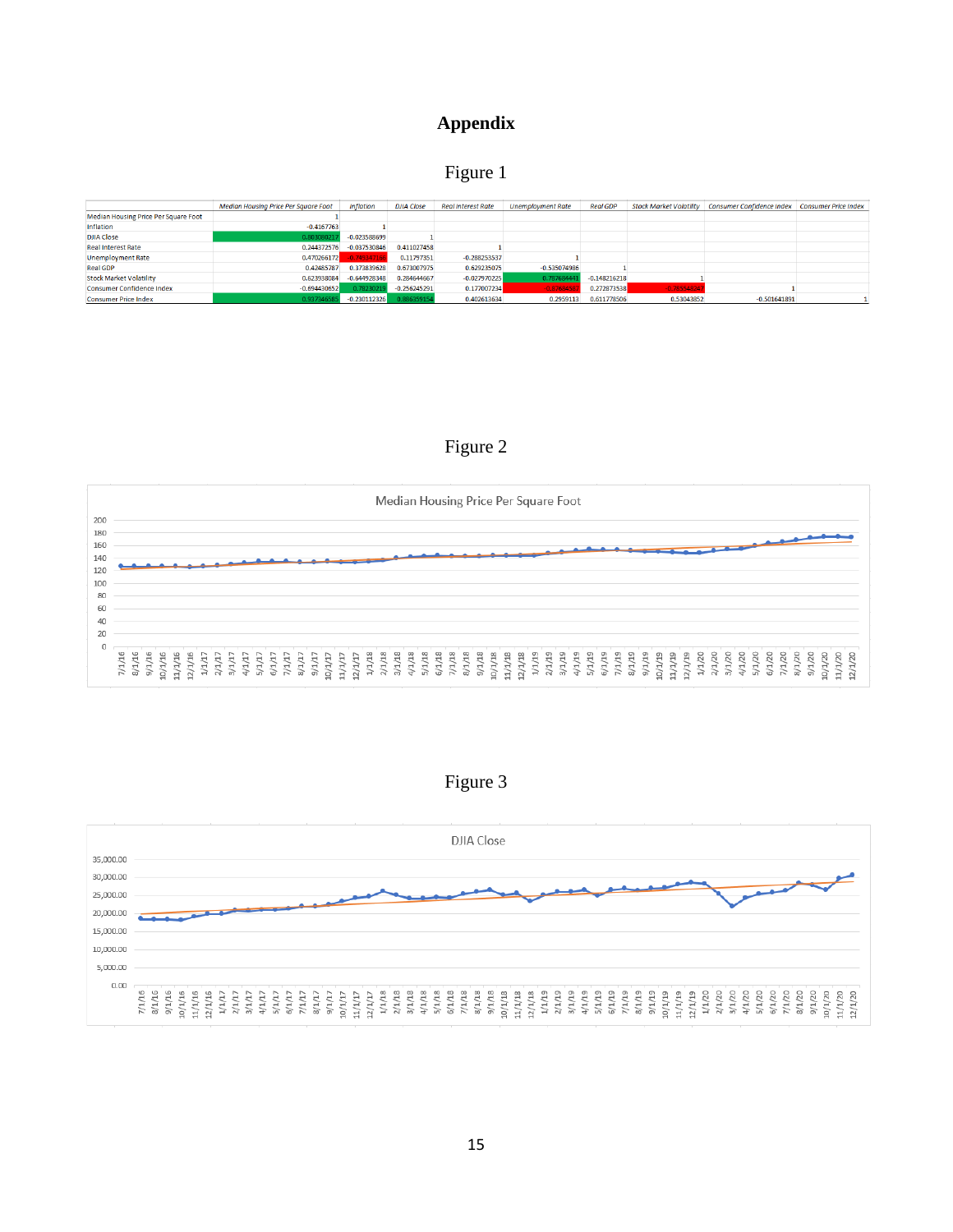





Figure 6

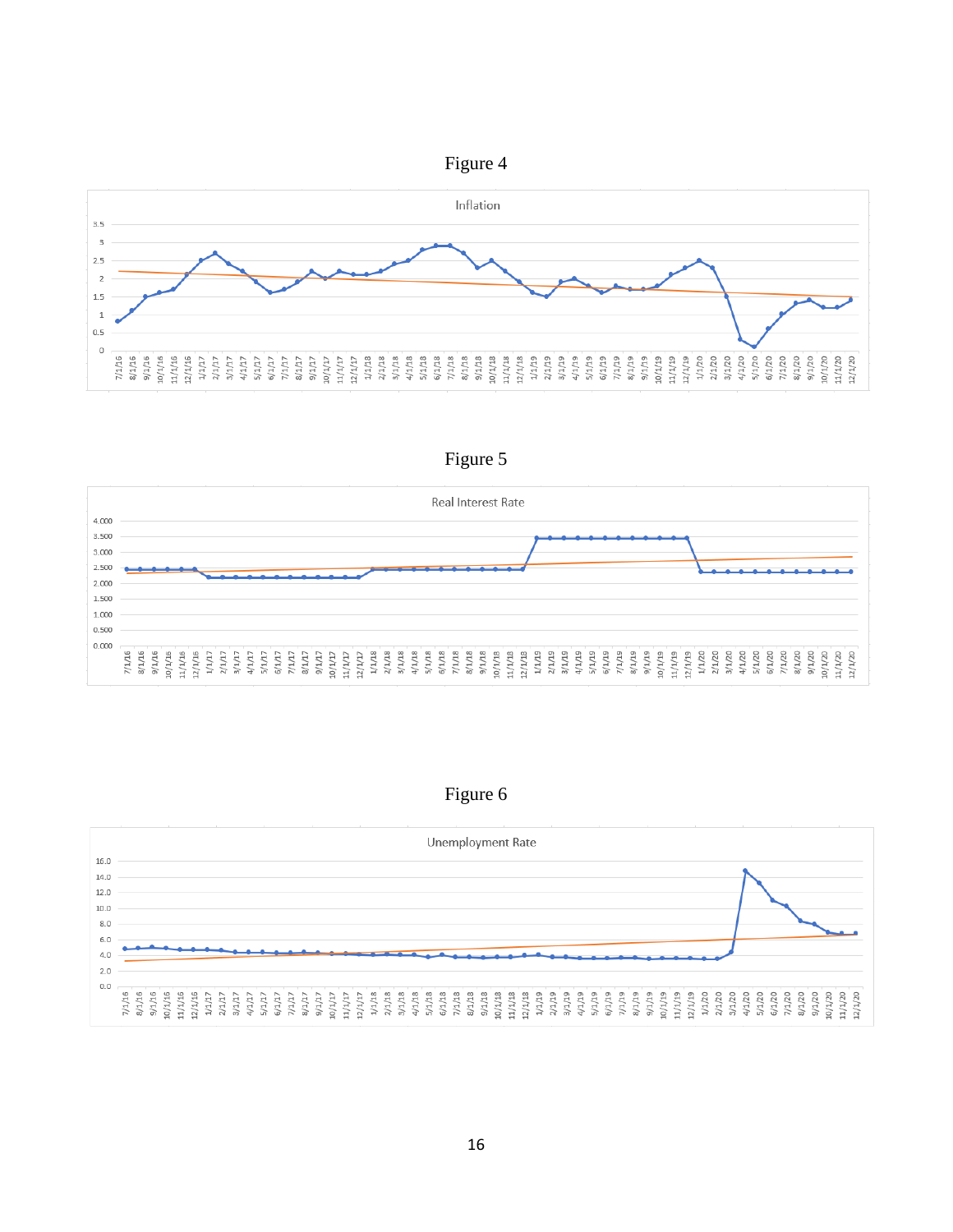

Figure 8



Figure 9